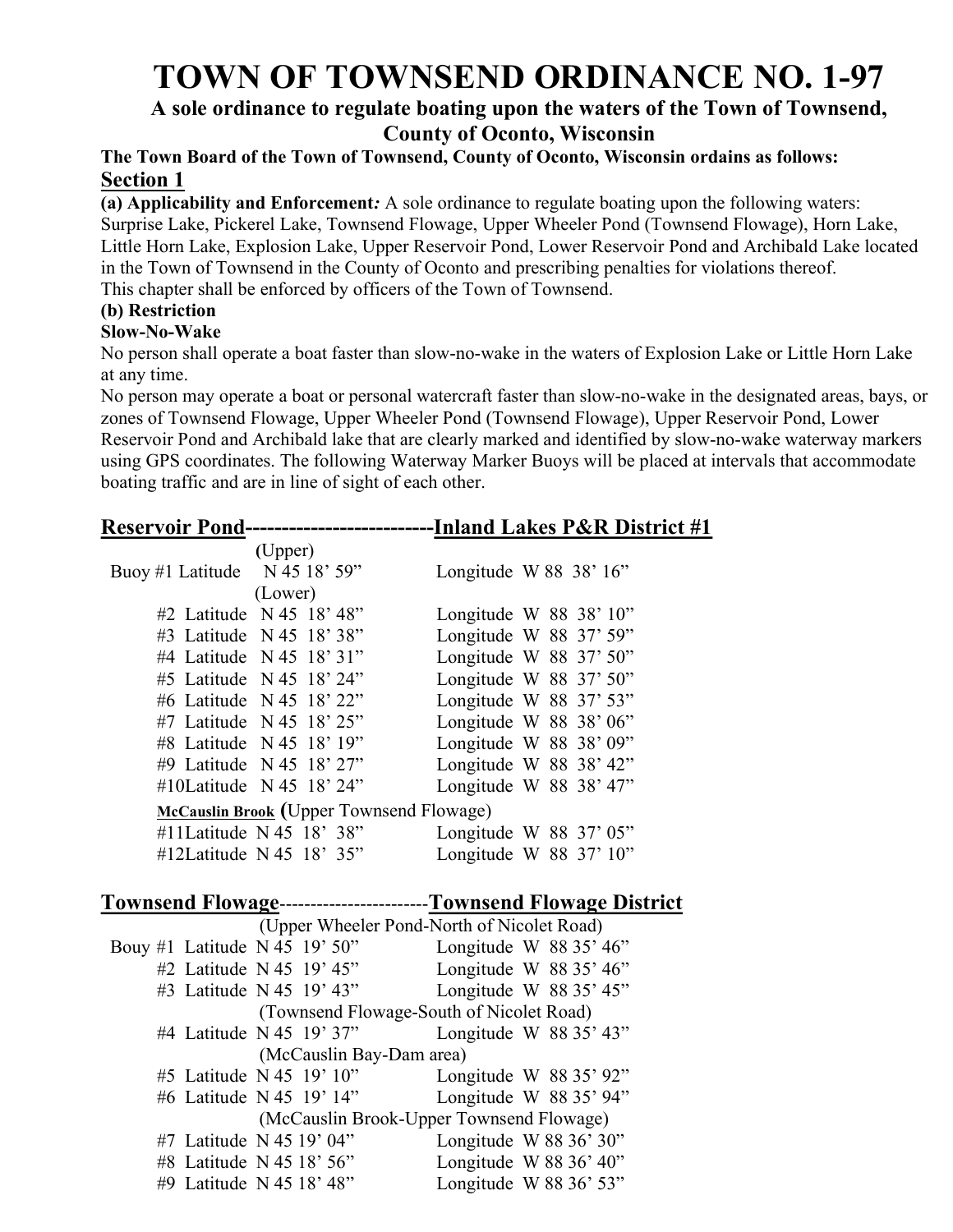# Archibald Lake-------------------------Archibald Lake Association

| Bouy #1 Latitude N 45 17' 04" | Longitude W $88\,35'$ $20''$ |
|-------------------------------|------------------------------|
| #2 Latitude N 45 17' 02"      | Longitude W $8835'15"$       |
| #3 Latitude N 45 17' 09"      | Longitude W 88 34' 28"       |
| #4 Latitude N 45 17' 14"      | Longitude W $88\,34'$ $28''$ |

## 2. Hours of Operation

No person may operate a boat faster than slow-no-wake between the hours of 5:00 pm and 10:00 am local time on all lakes named herein in Section 1.

## 3. Motorboat Prohibition

No person may operate a motorboat, as defined in 30.50(6) of Wisconsin Statutes that is propelled by internal combustion engine or engines, or an electric motor, on the waters of Archibald Lake in the conservancy area known locally as the "swamp" located on the Northeast end of Archibald Lake and marked with information signs on the shoreline.

## 4. Water Skiing

No people shall water ski or operate any motorboat towing a person engaged in water skiing or similar activity during the hours of 5:00 pm to 10:00 am local time. This does not apply to duly authorized water ski tournaments, competitions, exhibitions or trials where permission to stage such events has been received from the Town Board of the Town of Townsend, Oconto County, Wisconsin.

## (5) Repeal of Conflicting Ordinances

Any and all former ordinances or parts of ordinances regulating boating upon the waters listed in this ordinance that are in conflict with this ordinance heretofore enacted by this governing body are hereby repealed.

## Section 2 Intent

The intent of this ordinance is to provide for the safety, welfare, healthful conditions and enjoyment of recreational boating enthusiast and riparian landowners consistent with public rights, interests and capabilities of the waterways listed.

## **Section 3** State Boating and Definitions Adopted

State boating laws and definitions found in Wisconsin State Statutes 30.50 to 30.71 are adopted by reference.

## Local Definitions

(a) "Slow-no-wake" means that speed at which a boat moves as slowly as possible while still maintaining steerage control.

(b) "Boat" or "vessel" means every description of watercraft used or capable of being used as a means of transportation on water, except a seaplane on the water and a fishing raft.

## Section 4 Waterway Marker (a) Placement (b) Maintenance (c) Buoy Standards

(a) Placement of Waterway Markers

An approved Waterway Marker Permit from the Wisconsin Department of Natural Resources is required prior to any buoy placement per Wisconsin Administrative Code NR 5.09(3).

(b) Maintenance of Waterway Markers

The Waterway Marker Permit Applicant is responsible for the placement, pulling, maintenance, storage and upkeep of said buoys pursuant to NR 5.09(4).